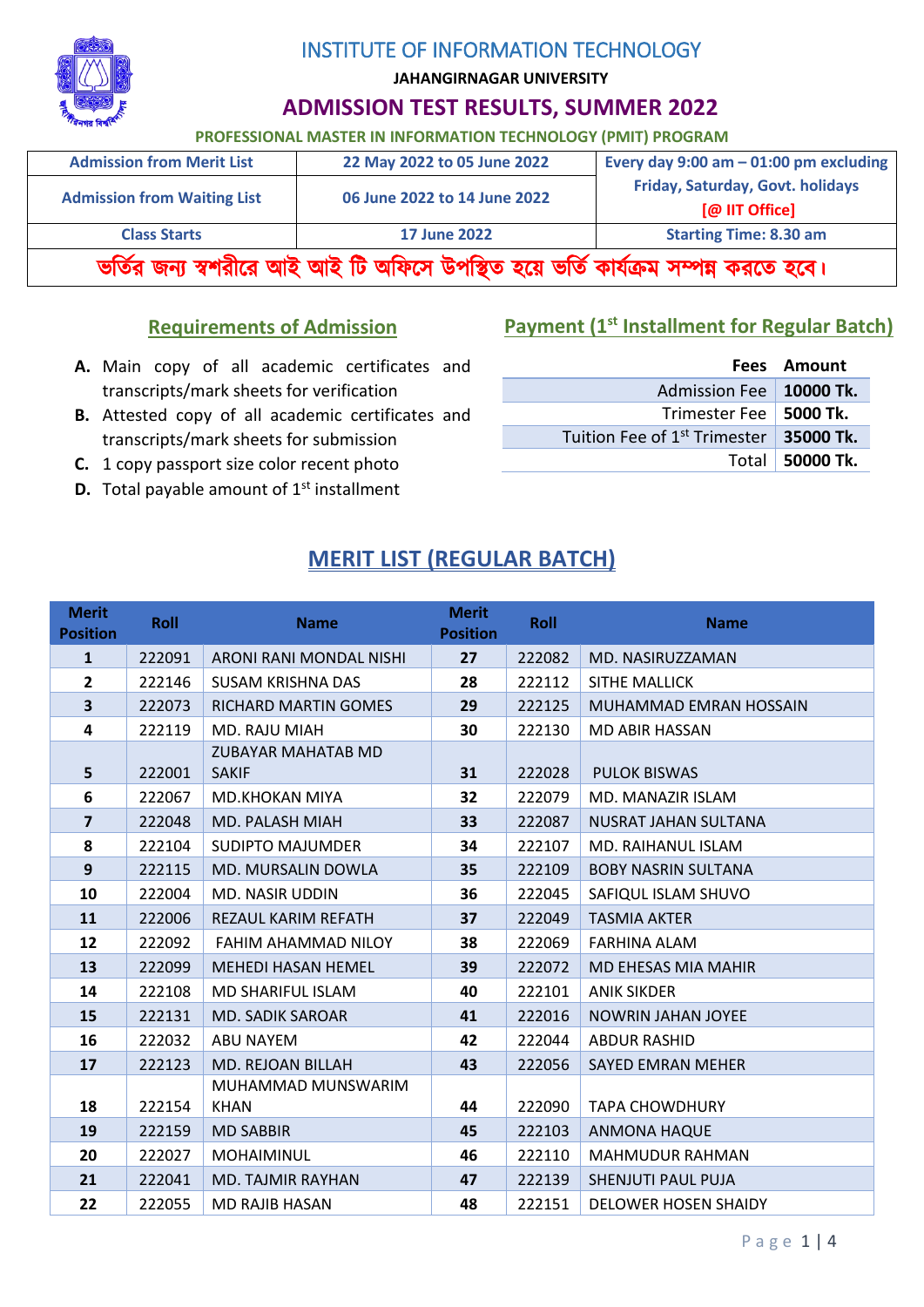

**JAHANGIRNAGAR UNIVERSITY**

# **ADMISSION TEST RESULTS, SUMMER 2022**

# **PROFESSIONAL MASTER IN INFORMATION TECHNOLOGY (PMIT) PROGRAM**

| <b>Admission from Merit List</b>                                                   | 22 May 2022 to 05 June 2022  | Every day 9:00 am $-$ 01:00 pm excluding<br>Friday, Saturday, Govt. holidays |  |  |  |
|------------------------------------------------------------------------------------|------------------------------|------------------------------------------------------------------------------|--|--|--|
| <b>Admission from Waiting List</b>                                                 | 06 June 2022 to 14 June 2022 |                                                                              |  |  |  |
|                                                                                    | [@ IIT Office]               |                                                                              |  |  |  |
| <b>Starting Time: 8.30 am</b><br><b>Class Starts</b><br><b>17 June 2022</b>        |                              |                                                                              |  |  |  |
| ভর্তির জন্য স্বশরীরে আই আই টি অফিসে উপস্থিত হয়ে ভর্তি কার্যক্রম সম্পন্ন করতে হবে। |                              |                                                                              |  |  |  |

| 23              | 222059 | MD SAKIB HASAN         | 49 | -222071 | NASIR UDDIN AHAMED      |
|-----------------|--------|------------------------|----|---------|-------------------------|
| 24              | 222064 | MD. SULTAN MAHMUD SHAH | 50 | 222019  | MD. MILTON HOSSAIN      |
|                 |        | MOHAMMAD ARIFUL HAQUE  |    |         |                         |
| 25 <sub>1</sub> | 222065 | <b>CHOWDHURY</b>       | 51 | 222085  | MUHAMMAD MASHIUR RAHMAN |
| 26              | 222070 | TAHMID AHMED           | 52 | 222098  | FARJANA SHARMIN         |

| <b>WAITING LIST (REGULAR BATCH)</b> |
|-------------------------------------|
|-------------------------------------|

| <b>Waiting</b><br><b>Position</b> | <b>Roll</b> | <b>Name</b>                             | <b>Waiting</b><br><b>Position</b> | <b>Roll</b> | <b>Name</b>                          |
|-----------------------------------|-------------|-----------------------------------------|-----------------------------------|-------------|--------------------------------------|
| 53                                | 222014      | <b>MD. ARIFUL ISLAM</b>                 | 72                                | 222122      | <b>MD ASADULLAH TUHIN</b>            |
| 54                                | 222020      | <b>IFTA KHARUL ISLAM</b>                | 73                                | 222124      | MD. SADAKAT HUSSAIN FAHAD            |
| 55                                | 222042      | <b>SHAMSUL AREFIN</b>                   | 74                                | 222150      | <b>MD. MUSFIKUR RAHMAN</b>           |
| 56                                | 222054      | MD.MAHTAB UDDIN SHIHAB                  | 75                                | 222034      | <b>NUSRAT MEHJABEEN</b><br>CHANDRIMA |
| 57                                | 222083      | <b>DEEP JYOTI SAMADDER</b>              | 76                                | 222051      | <b>SADIA JAFRIN</b>                  |
| 58                                | 222149      | <b>MOHAMMOD KHURSHED</b><br><b>ALAM</b> | 77                                | 222053      | MD. HASAN JAMIL SANY                 |
| 59                                | 222010      | <b>ZAKARIA MAHMOOD</b>                  | 78                                | 222061      | MOST. MOMTAJ JAHAN AKHI              |
| 60                                | 222037      | <b>NUWAISIR SUHAIL</b>                  | 79                                | 222089      | <b>MD. ABRAR YEASIR</b>              |
| 61                                | 222077      | <b>MD. TOUKIR AHAMED</b>                | 80                                | 222097      | <b>MD. ANOWER HOSSEN</b>             |
| 62                                | 222096      | MD. ALVI RAHMAN                         | 81                                | 222106      | KAZI MISHKAT AHMED ARNOB             |
| 63                                | 222128      | <b>FARHANA JABIN</b>                    | 82                                | 222118      | K. M. NAYEM AHMED                    |
| 64                                | 222137      | <b>TANMOY ROY</b>                       | 83                                | 222120      | <b>MEHEDI HASSAN BAPPY</b>           |
| 65                                | 222012      | <b>MUKITUR RAHMAN</b>                   | 84                                | 222132      | MD ABDUL AZIZ KHAN                   |
| 66                                | 222022      | <b>FUYAD HASAN</b>                      | 85                                | 222134      | MD SAMSUZ ZOHA                       |
| 67                                | 222050      | <b>MD. FAHIM SARKER</b>                 | 86                                | 222135      | RUBEL HOSSAIN HOSSAIN                |
| 68                                | 222052      | MD. HASIBUZZAMAN                        | 87                                | 222024      | TANJINA AFRIN SHOVA                  |
| 69                                | 222088      | LAYLA ANJUMAN                           | 88                                | 222029      | <b>KANIJ FATEMA</b>                  |
| 70                                | 222100      | SAIFUL ISLAM SHANTO                     | 89                                | 222162      | <b>MD SHALMAN SHAH</b>               |
| 71                                | 222121      | SHEIKH MD. TUHIN                        | 90                                | 222093      | <b>MANOS RAY MITHUN</b>              |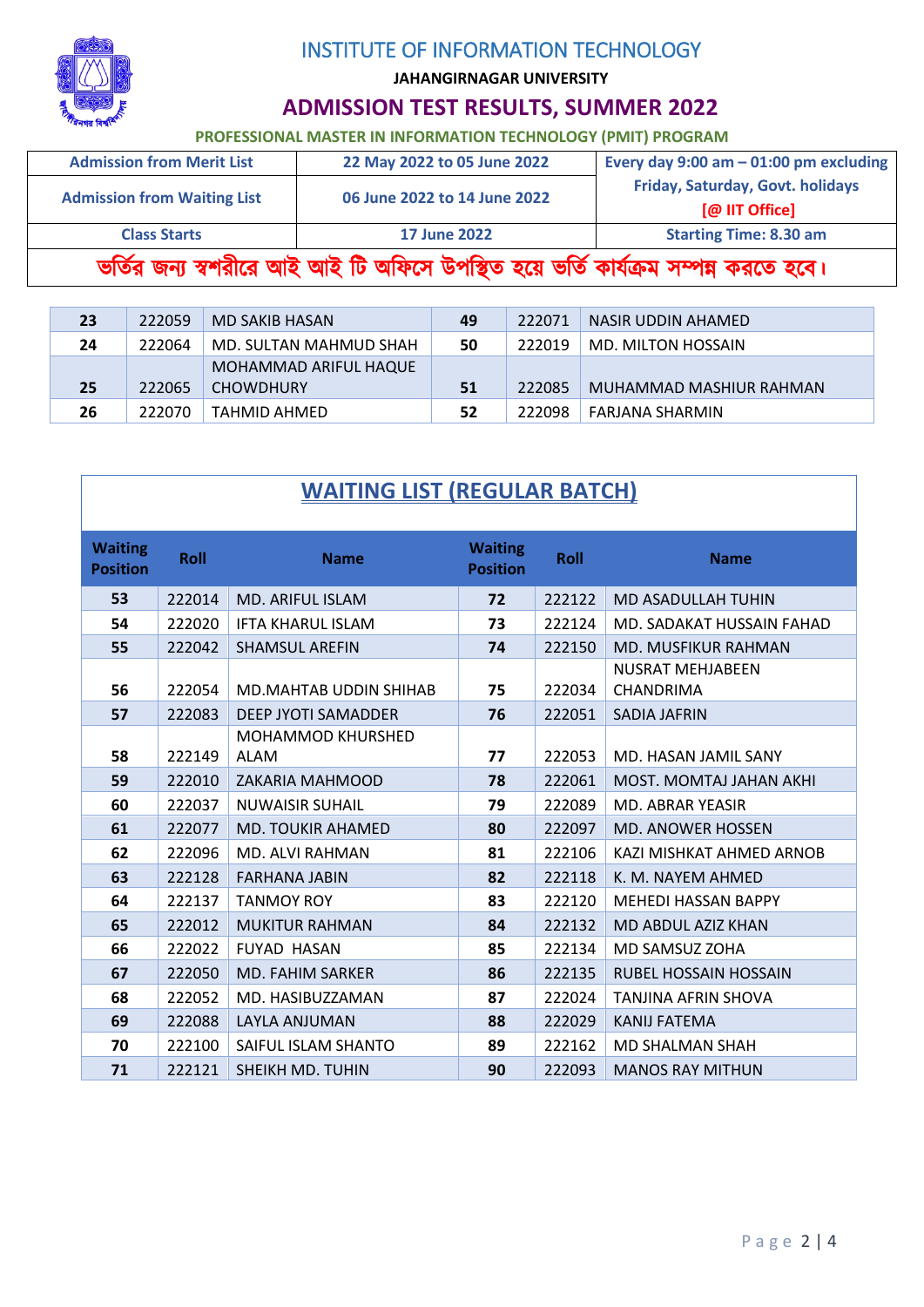

**JAHANGIRNAGAR UNIVERSITY**

### **ADMISSION TEST RESULTS, SUMMER 2022**

**PROFESSIONAL MASTER IN INFORMATION TECHNOLOGY (PMIT) PROGRAM**

| <b>Admission from Merit List</b>                                                                                         | 22 May 2022 to 05 June 2022 | Every day 9:00 am $-$ 01:00 pm excluding |  |  |
|--------------------------------------------------------------------------------------------------------------------------|-----------------------------|------------------------------------------|--|--|
| Friday, Saturday, Govt. holidays<br><b>Admission from Waiting List</b><br>06 June 2022 to 14 June 2022<br>[@ IIT Office] |                             |                                          |  |  |
| <b>Starting Time: 8.30 am</b><br><b>Class Starts</b><br><b>17 June 2022</b>                                              |                             |                                          |  |  |
| ভৰ্তির জন্য স্বশরীরে আই আই টি অফিসে উপস্থিত হয়ে ভর্তি কার্যক্রম সম্পন্ন করতে হবে।                                       |                             |                                          |  |  |

# **MERIT LIST (PRE-REQUISITE BATCH)**

#### **Requirements of Admission**

- **A.** Main copy of all academic certificates and transcripts/mark sheets for verification
- **B.** Attested copy of all academic certificates and transcripts/mark sheets for submission
- **C.** 1 copy passport size color recent photo
- **D.** Total payable amount of 1<sup>st</sup> installment

|                                                    | Fees Amount     |
|----------------------------------------------------|-----------------|
| Admission Fee   10000 Tk.                          |                 |
| Trimester Fee   5000 Tk.                           |                 |
| Tuition Fee of Pre-requisite Trimester   35500 Tk. |                 |
|                                                    | Total 50500 Tk. |

| <b>Merit</b><br><b>Position</b> | <b>Roll</b> | <b>Name</b>                              | <b>Merit</b><br><b>Position</b> | Roll   | <b>Name</b>                   |
|---------------------------------|-------------|------------------------------------------|---------------------------------|--------|-------------------------------|
| $\mathbf{1}$                    | 222145      | MD. MIZANUR RAHMAN                       | 20                              | 222136 | <b>MARUF HOSSAIN</b>          |
| $\overline{2}$                  | 222040      | <b>ABU NASER</b>                         | 21                              | 222160 | ARAFAT AL OUARDUN             |
| 3                               | 222035      | SYED MOSTASIM HASNAIN SAIF               | 22                              | 222111 | MD. NOYEEM HOSSAIN            |
| 4                               | 222142      | MD. MAHFUZ AHMED RIDY                    | 23                              | 222138 | <b>MD.SOMRAT MIA</b>          |
| 5                               | 222025      | <b>TANVIN AKTER</b>                      | 24                              | 222005 | ADIL BAKSHA MRIDUL            |
| 6                               | 222086      | TAMANNA HOSSAIN                          | 25                              | 222026 | <b>AKASH SAHA</b>             |
| $\overline{7}$                  | 222129      | <b>AL IMRAN</b>                          | 26                              | 222068 | <b>JOY CHANDRA GOPE</b>       |
| 8                               | 222080      | <b>HRIDOY SINGH</b>                      | 27                              | 222074 | <b>SUREYA AKTER</b>           |
| 9                               | 222009      | MD. MANIRUZZAMAN                         | 28                              | 222047 | <b>MD. ASIF RAHMAN</b>        |
| 10                              | 222015      | SAIFUL ISLAM                             | 29                              | 222060 | <b>MD. AKTER HOSSAIN BABU</b> |
| 11                              | 222017      | <b>GOLAM SAROUR PRINCE</b>               | 30                              | 222127 | MD. TOWFIQUL ISLAM            |
| 12                              | 222038      | <b>MADHURI BISWAS</b>                    | 31                              | 222152 | <b>MD. MIZANUR RAHMAN</b>     |
| 13                              | 222076      | <b>MOHAMMAD MASUM</b><br><b>JAHANGIR</b> | 32                              | 222084 | <b>NAYON HALDER</b>           |
| 14                              | 222143      | MD. TAREQ AZIZ TOUHID                    | 33                              | 222113 | <b>BHUTIVINOD BACHHAR</b>     |
| 15                              | 222102      | <b>MD. MOHSIN</b>                        | 34                              | 222147 | MD. AHOSHAN WL HABEEB KHAN    |
|                                 |             | NAIF MOHAMMAD FARHAN                     |                                 |        |                               |
| 16                              | 222148      | <b>MAZUMDER</b>                          | 35                              | 222021 | MD.TARIQUL ISLAM RUBEL        |
| 17                              | 222002      | SK MD SHADMAN SAKIB                      | 36                              | 222058 | <b>KAZI MUSABBER HOSSAIN</b>  |
| 18                              | 222003      | <b>MAHFUJUR RAHMAN</b>                   | 37                              | 222144 | MD. RAKIB HASAN               |
| 19                              | 222043      | <b>IMAMUL MURSALIN</b>                   |                                 |        |                               |

|  | Payment (1 <sup>st</sup> Installment for Pre-requisite Batch) |  |  |
|--|---------------------------------------------------------------|--|--|
|  |                                                               |  |  |